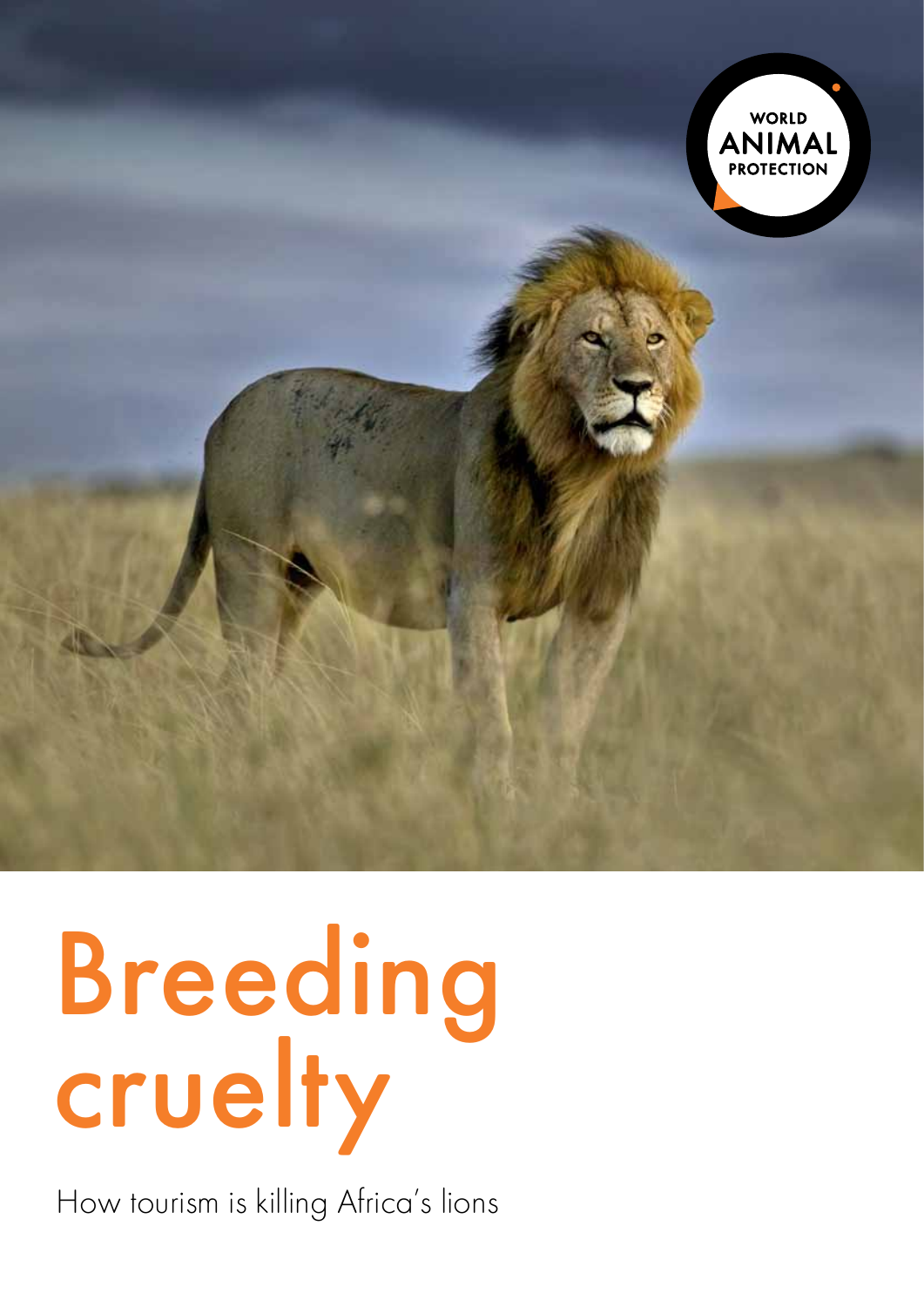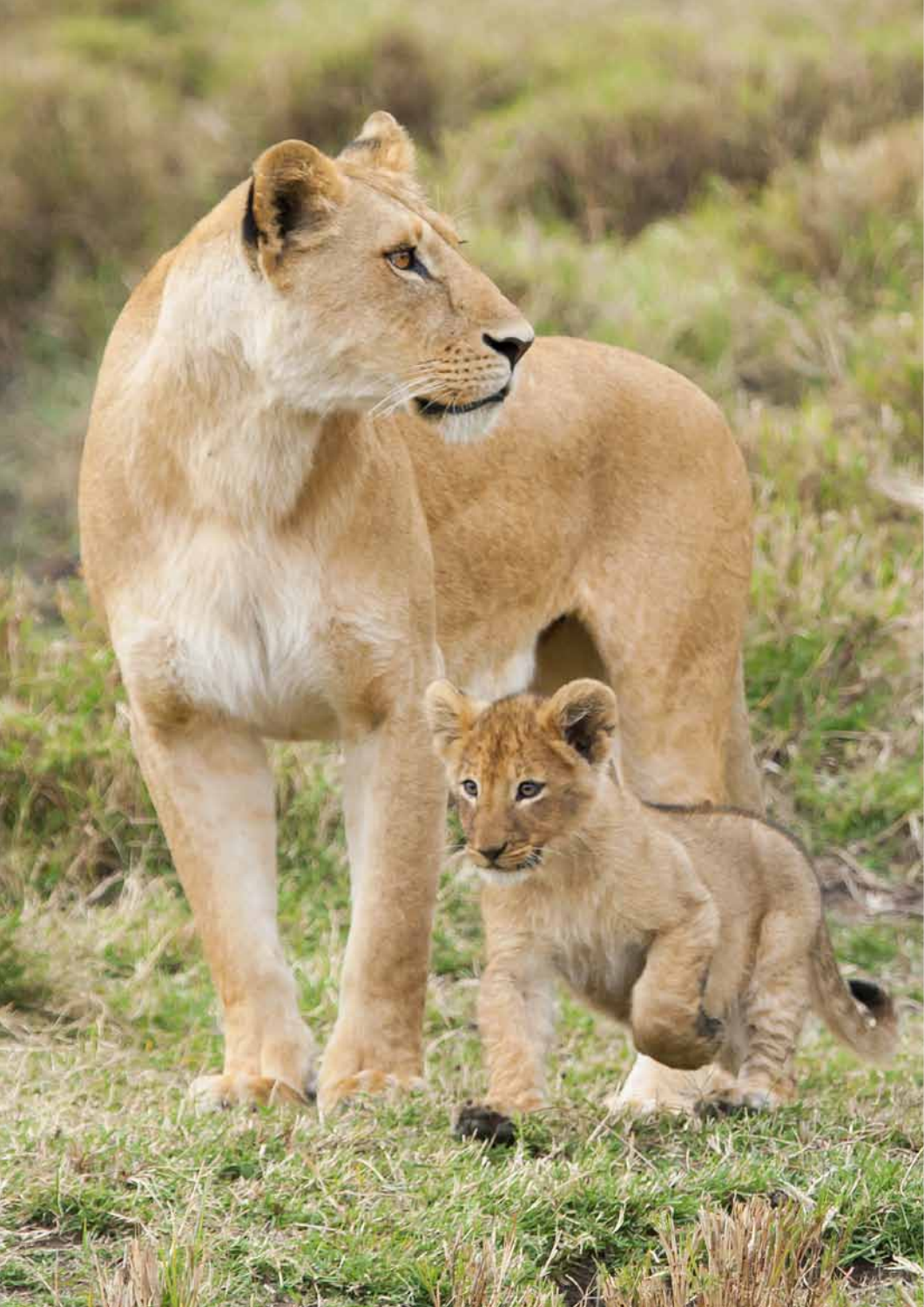#### Introduction

Cecil the lion's 40-hour death at the hands of a \$50,000 fee-paying tourist hunter has caused unprecedented global public outrage<sup>1, 2</sup>. Illegally lured from Zimbabwe's Hwange National Park, Cecil was brutally killed by bow, arrow and rifle, beheaded and skinned. His death has shown the vulnerability of Africa's wildlife to brutal cruelty through tourism<sup>3</sup>.

But Cecil is just one incidence of suffering among many. Thousands more lions are being threatened by unethical tourism practices throughout Africa right now.

African lions are not only hunted like Cecil. They are also bred for commercial purposes – to be used in lion parks to fuel tourist demand for photo props<sup>4</sup> and for lion walking. Yet most tourists are unaware of how their lion park visits may be threatening the very existence of these charismatic wild animals and are severely affecting their welfare<sup>4</sup>.

This report exposes the unacceptable suffering caused, using this aspect of lion tourism in South Africa as an example.

Our evidence is clear. Lions must be kept in the wild and protected from unethical tourism now before it's too late to save them.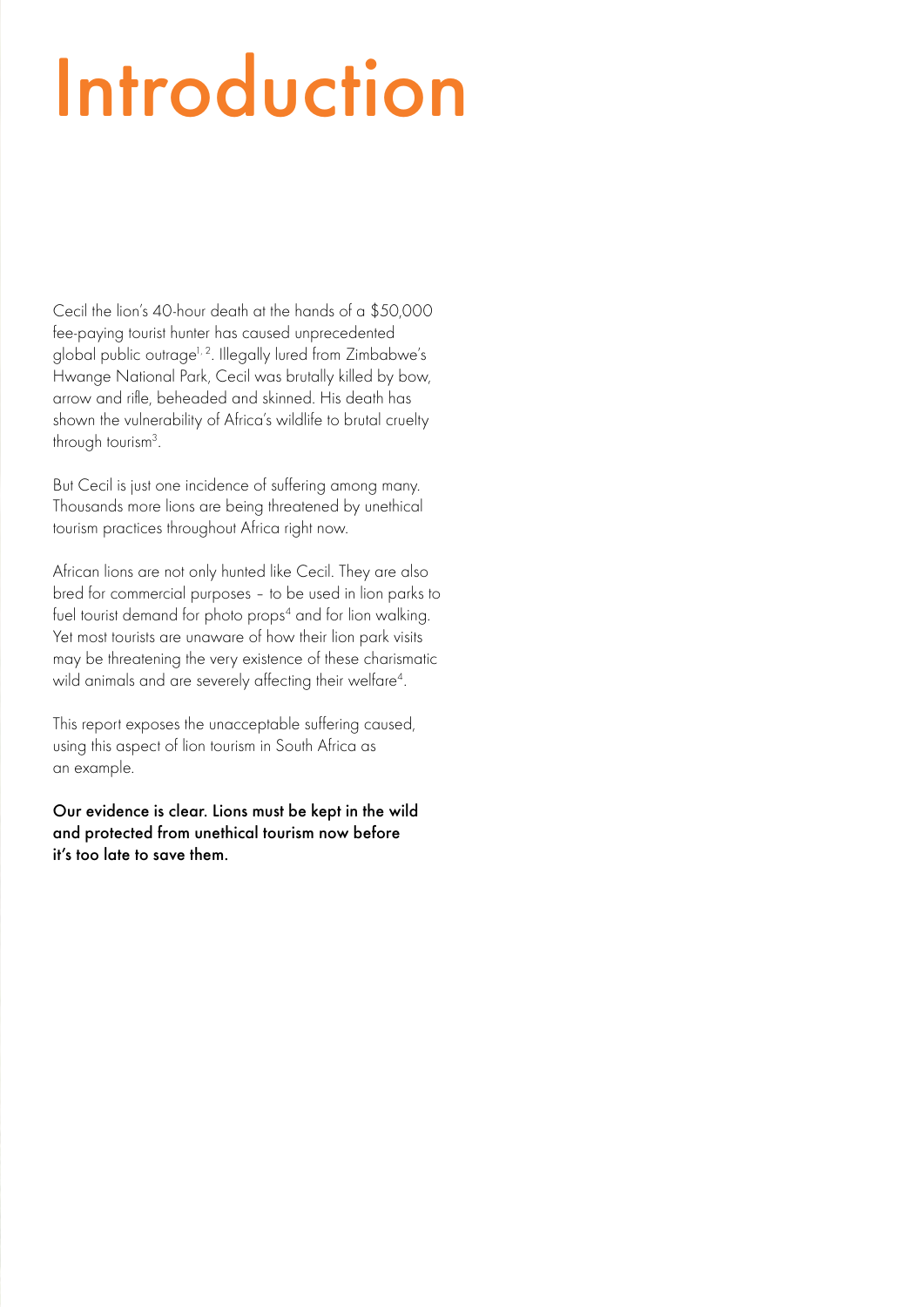

### Fatal attractions

Within South Africa there are around 150 captive holding facilities – breeding lions purely for commercial use5 – that hold approximately 5,800 captive-bred lions in the country overall. The number of captive-bred lions in South Africa is believed to have doubled since 2005<sup>5</sup>.

Today, there are more captive than wild lions in South Africa. Only 32% of the country's wild lion population lives in free-roaming wildlife reserves<sup>5</sup>.

Many of the captive holding facilities also act as lion parks or supply lion cubs to them. Lion parks are attractions where tourists are offered 'once in a lifetime' close encounters with wild lions in captivity<sup>4</sup>.

These experiences typically involve cubs being used as photo props for tourist selfies and young adult lions being taken on lion walks to generate a profit<sup>4</sup>. They have a severe and negative impact on lion welfare and are of no direct conservation benefit<sup>6</sup>.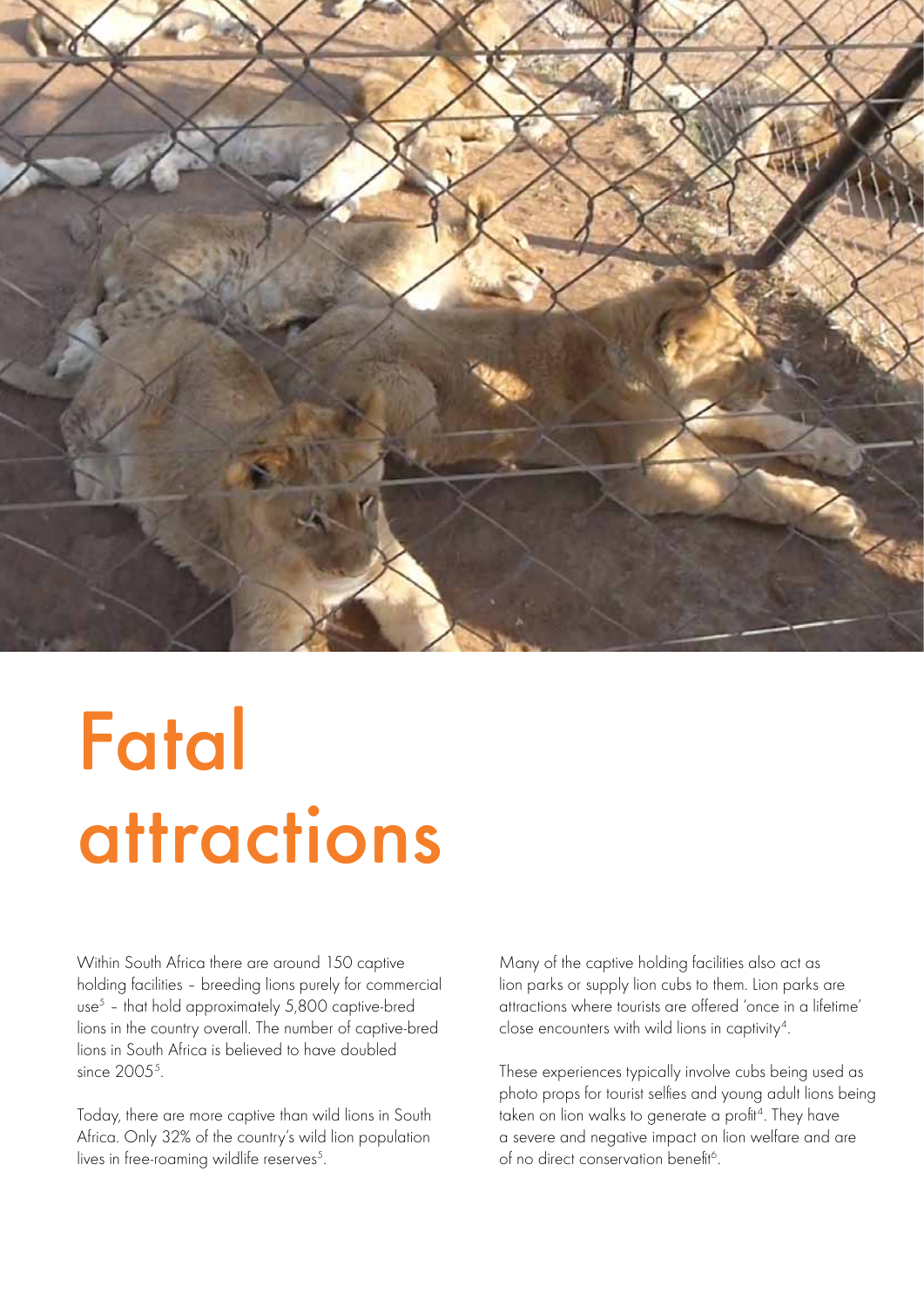

# Commercial cruelty

Although captive born, the cubs and young adult lions used in lion park tourist attractions are wild animals that still retain their natural instincts and behaviours<sup>4</sup>. And no amount of training or 'taming' can take these away from them.

Cubs are prematurely separated from their mothers usually within a month after birth. In the wild cubs are not weaned until they are around 8 months old<sup>12</sup>.

At just a few weeks old they are presented to lion park visitors. One cub was witnessed being exposed to tourists at only a week old<sup>4</sup>. This results in them being constantly

viewed and handled by hundreds of people throughout each day4. And because tourists are not animal handling experts, cubs are subjected to unnecessary stress and injury. Investigators even witnessed tourists being instructed to hit lion cubs, if they display aggressive and 'unwelcome behaviour.

All too often, lion park cubs are also kept in unsuitable enclosures and fed an unnatural diet that falls short of meeting even their basic welfare needs<sup>4</sup>. Because these conditions and constant interactions with tourists can cause chronic stress<sup>4</sup> making them more susceptible to disease<sup>14</sup>.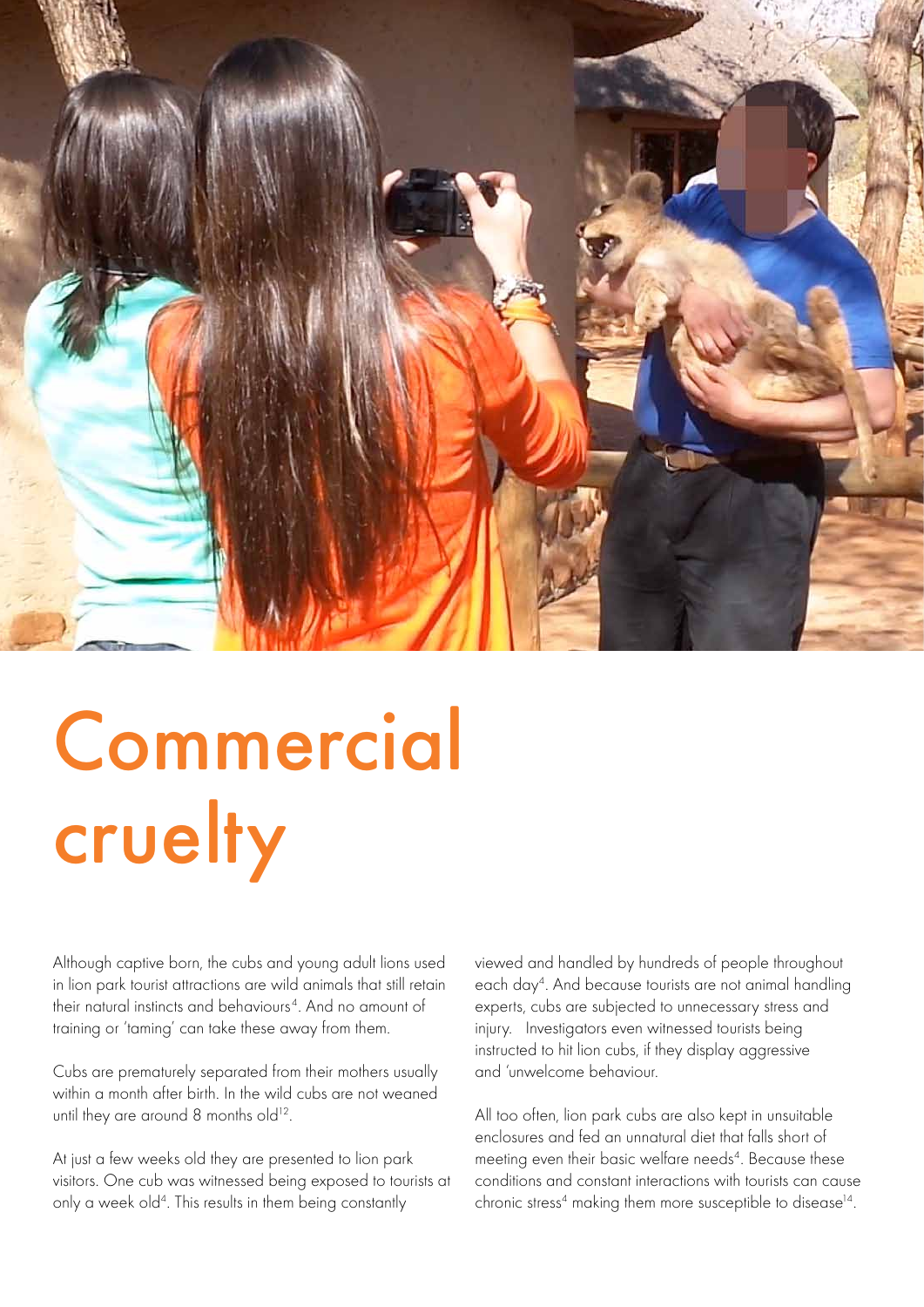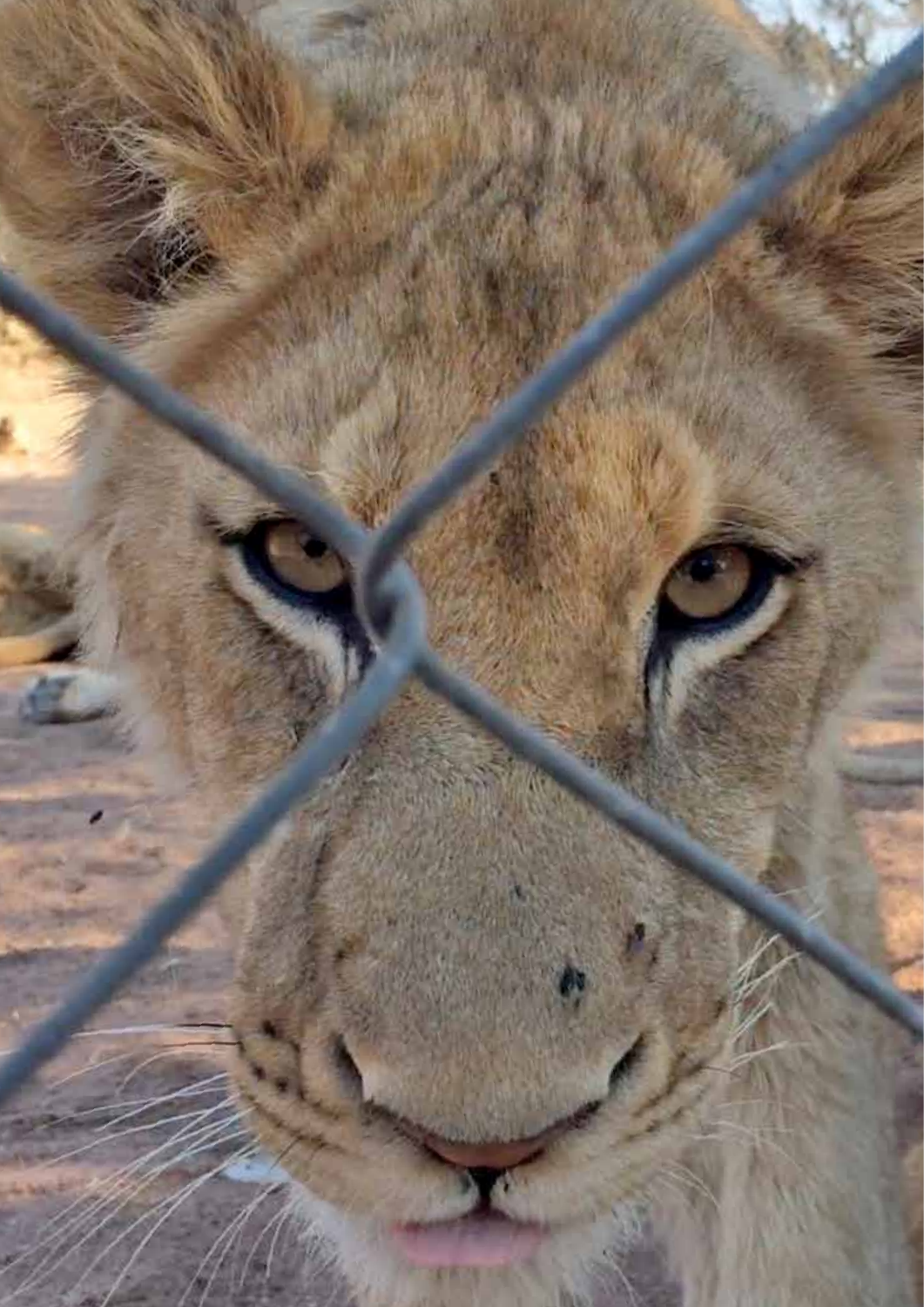## Commercial concern

We are gravely concerned about the fate of lion park lions when they become adults and are too dangerous to have direct contact with tourists anymore.

Unlike responsible captive conservation programmes, commercial lion parks do not help to boost wild population numbers. Conservationists have stated that these lions can never be safely released into the wild<sup>4</sup>.

Instead, their adult lions are either euthanized, kept in increasingly crowded captive conditions, or may be sold to zoos, lion farms or even to private collectors for profit<sup>4</sup>.

Lion park owners insist that unlike 'lion farms' their commercial operations do not supply captive bred lions for 'Canned' or 'Put and Take' lion hunting<sup>4</sup>. This is where the animal is hunted in a confined area, from which they cannot escape.

However, lion park owners have told our investigators that they have little control over what happens to lions after they have been sold<sup>4</sup>. Consequently, the young lions featuring in a tourist's holiday photographs may become the same animals shot by a hunter when they become an adult<sup>4</sup>.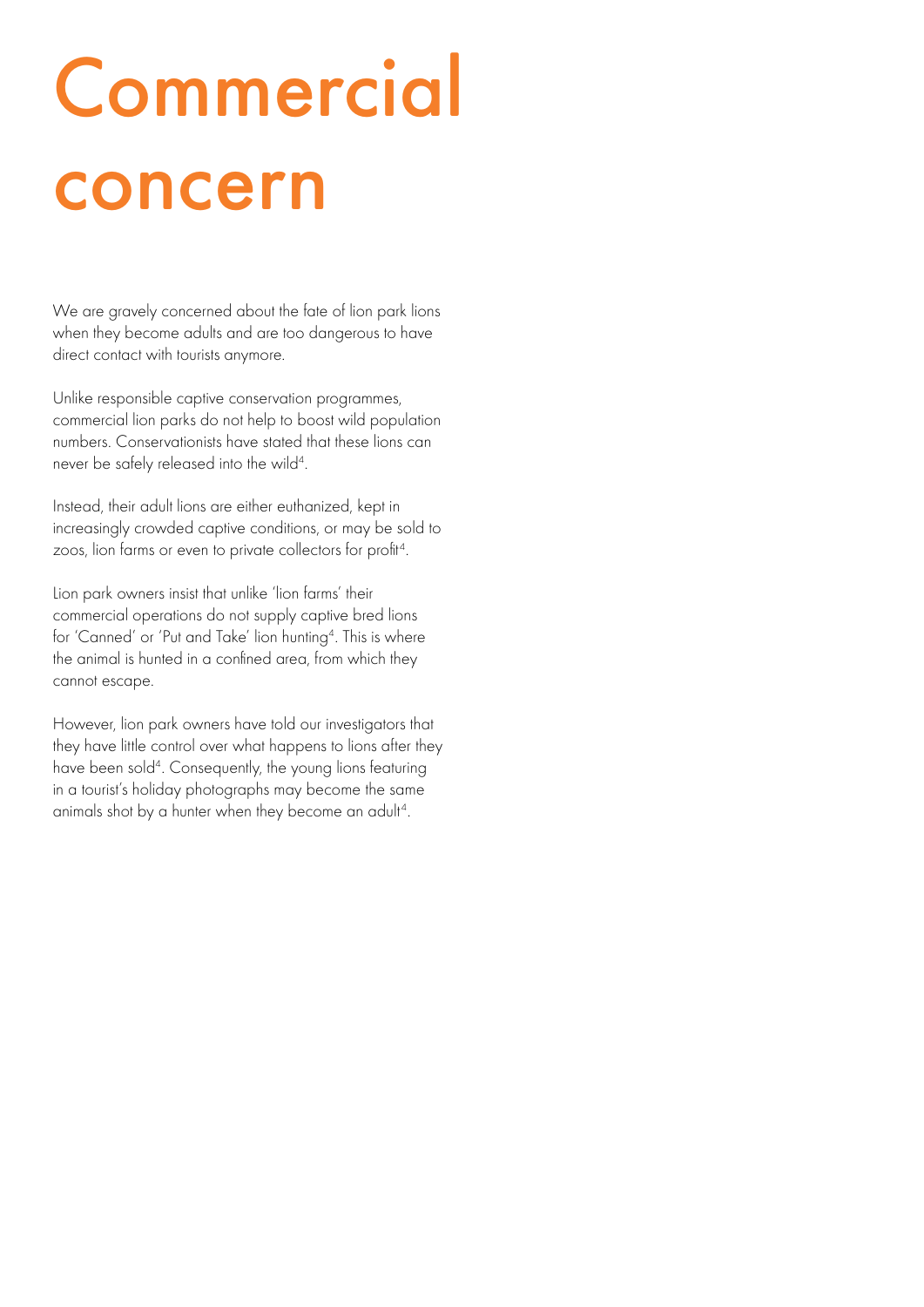# **Ethical** tourism

When carried out ethically, tourism can bring in vital income for local communities, national economies and can help to protect wild animals like lions<sup>7</sup>.

South Africa has a network of 400 national parks and other protected areas. Many have wild lions that tourists can observe in their natural habitat<sup>8</sup>. Rather than visiting lion parks and adding to the suffering they involve, ethical wildlife tourists should pay to see lions in these protected areas instead.

For anyone who loves lions, our message is simple. Do not visit any tourist attractions that allow visitors to have direct contact with any lion cubs, young adults or breed lions for commercial purposes. If you love lions, see them in the wild.

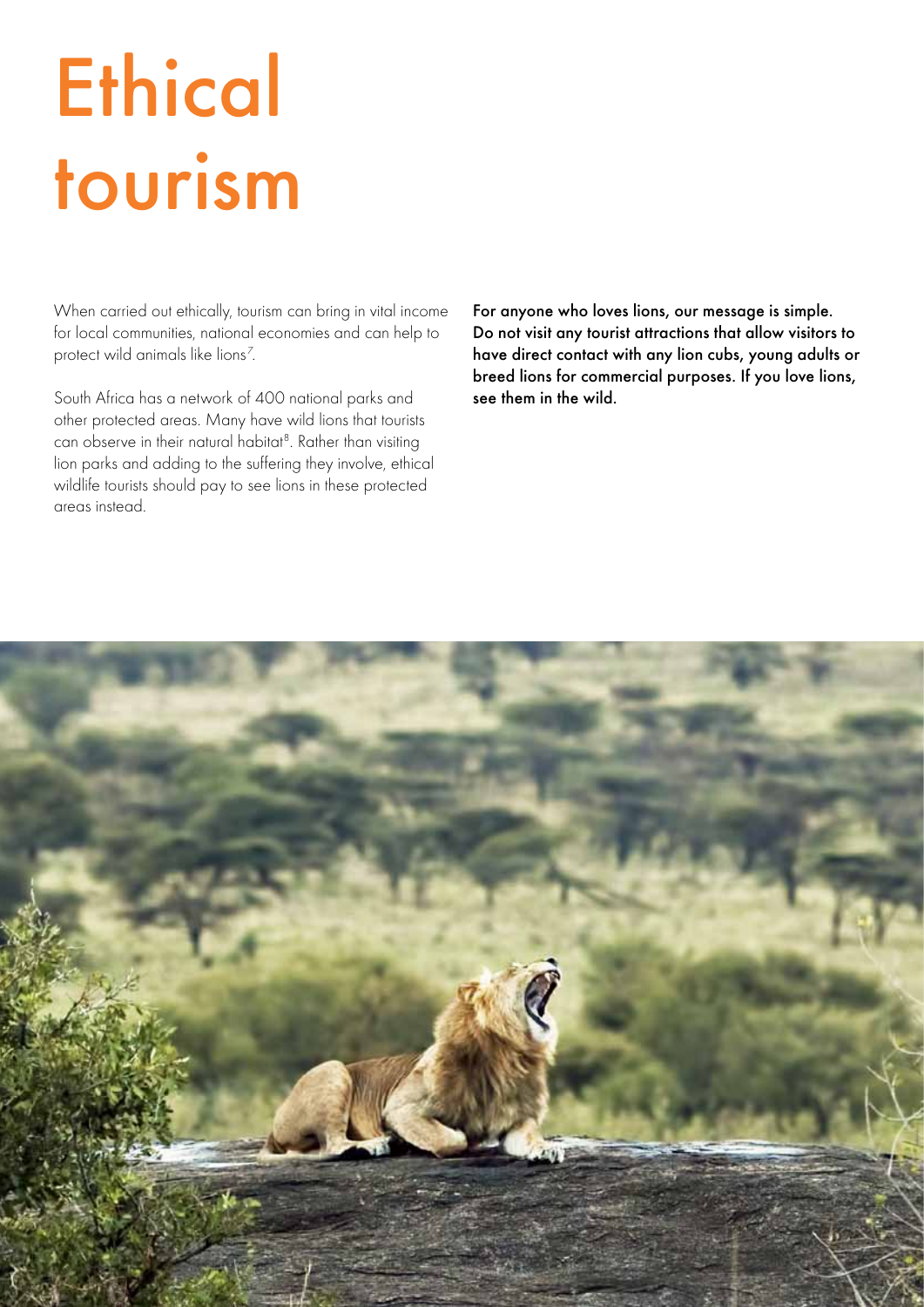### Move the world for wildlife

Together we can transform the lion tourist industry. The public outrage over the death of Cecil shows how strongly people worldwide want to protect wild animals.

This reinforces independent polling revealing that 48% of people worldwide take part in wild animal entertainment activities because they love animals<sup>9</sup>. They are unaware of the suffering and cruelty behind the scenes and would prefer to see wild animals in the wild.

We are revealing the wider abuses beyond the brutal killing of Cecil and asking people to join our movement to transform the lion tourist industry and end the suffering of wild animals for entertainment.

We want tour operators to be fully accountable for where they send their customers. Over 20 tour operators, including TUI Nederland, Intrepid Travel, Apollo, Albatros Travel and World Expeditions have agreed to stop offering elephant rides or shows to their customers. We are calling on all operators to make the tourism industry part of the solution to keep wild animals wild.

In Africa we will be working with the African Union to provide guidance to countries for wild animal protection. Initially this will be through the development of a Pan-African Animal Welfare Strategy, drawing on the agreements made in the 2030 Agenda for Sustainable Development.

#### Take action now

These changes need to be made quickly to protect Africa's wild lion populations.

Together with our passionate and committed supporters across the world, we must persuade the tourism industry and governments to act urgently to protect our wildlife.

Please [join the movement](www.worldanimalprotection.org/wildlife-not-entertainers) and put an end to the spread of wildlife attractions across the world. Show your support to keep lions, and all wild animals in the wild, where they belong.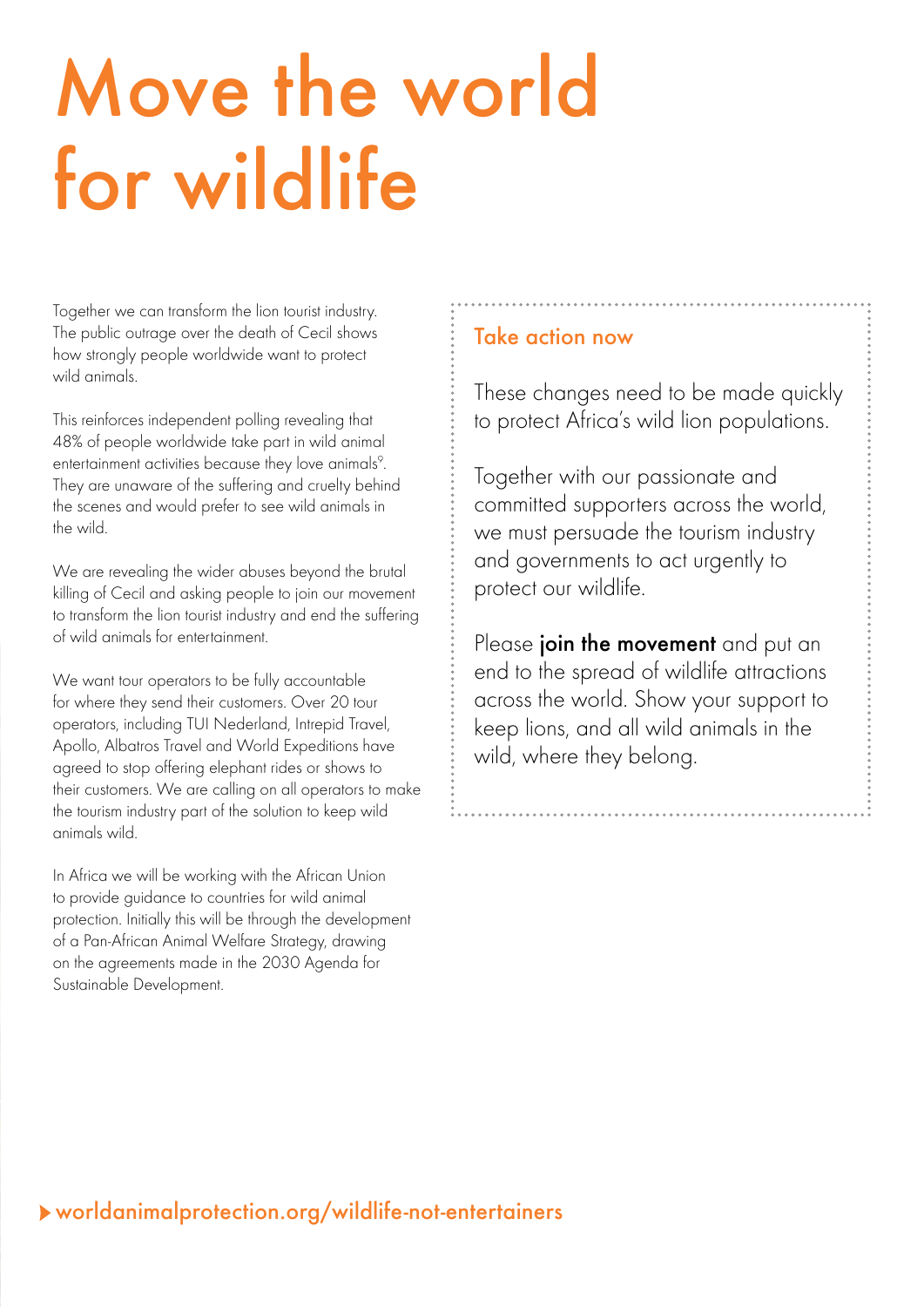#### About African lions

Remaining wild lion populations are estimated to be fewer than

20,000 animals across

26

countries<sup>10</sup>

Lions are the most social big cat. They hunt together, defend joint territories and raise cubs in nursery groups<sup>11, 12</sup>.



They are considered vulnerable to extinction as these populations have declined by around

 $7\%$ 

over the last

21 years<sup>10</sup>

Although they live in large groups of up to 40 individuals, lionesses know their own cubs. They are very protective and are known to fight to the death to protect them<sup>13</sup>.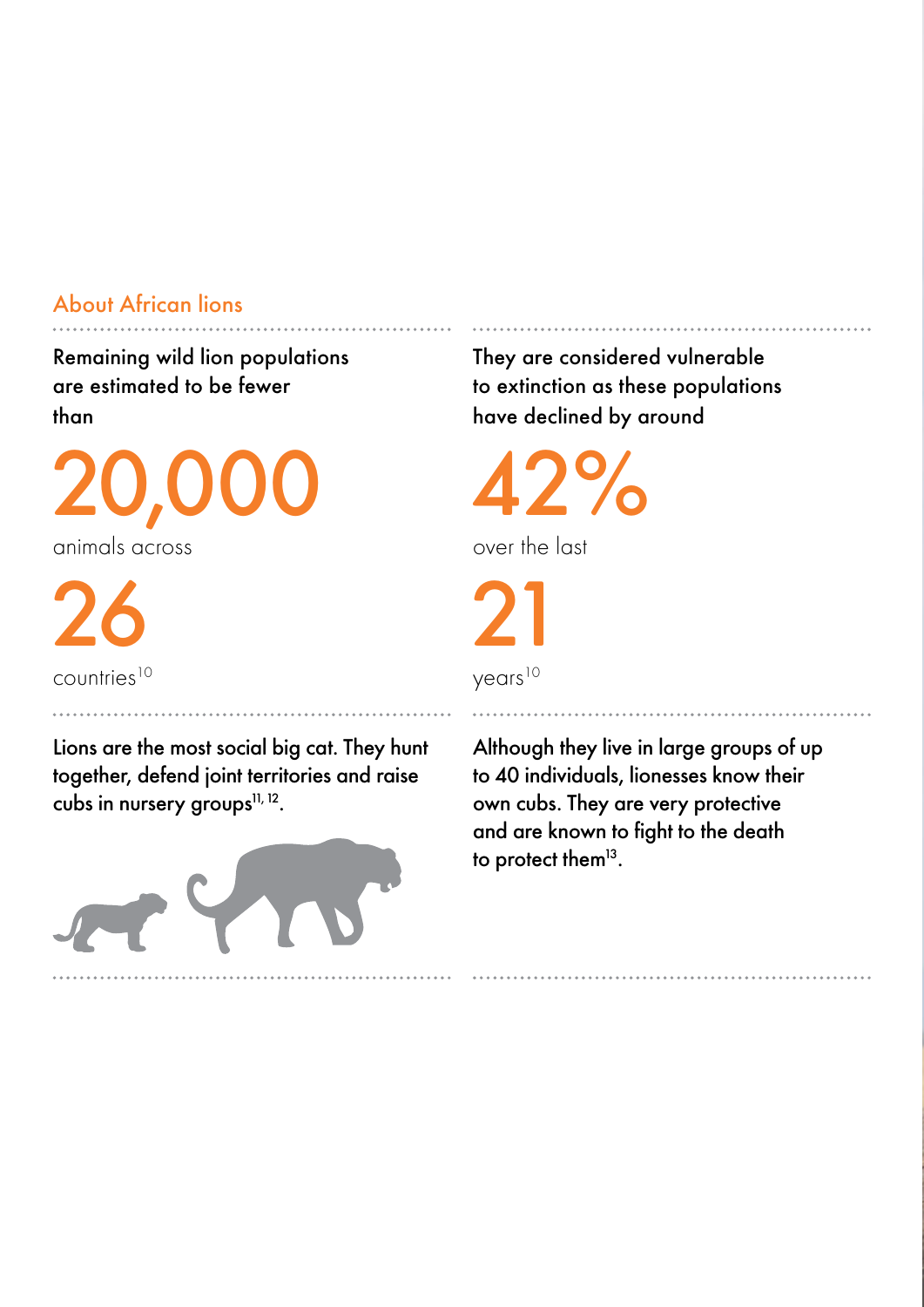